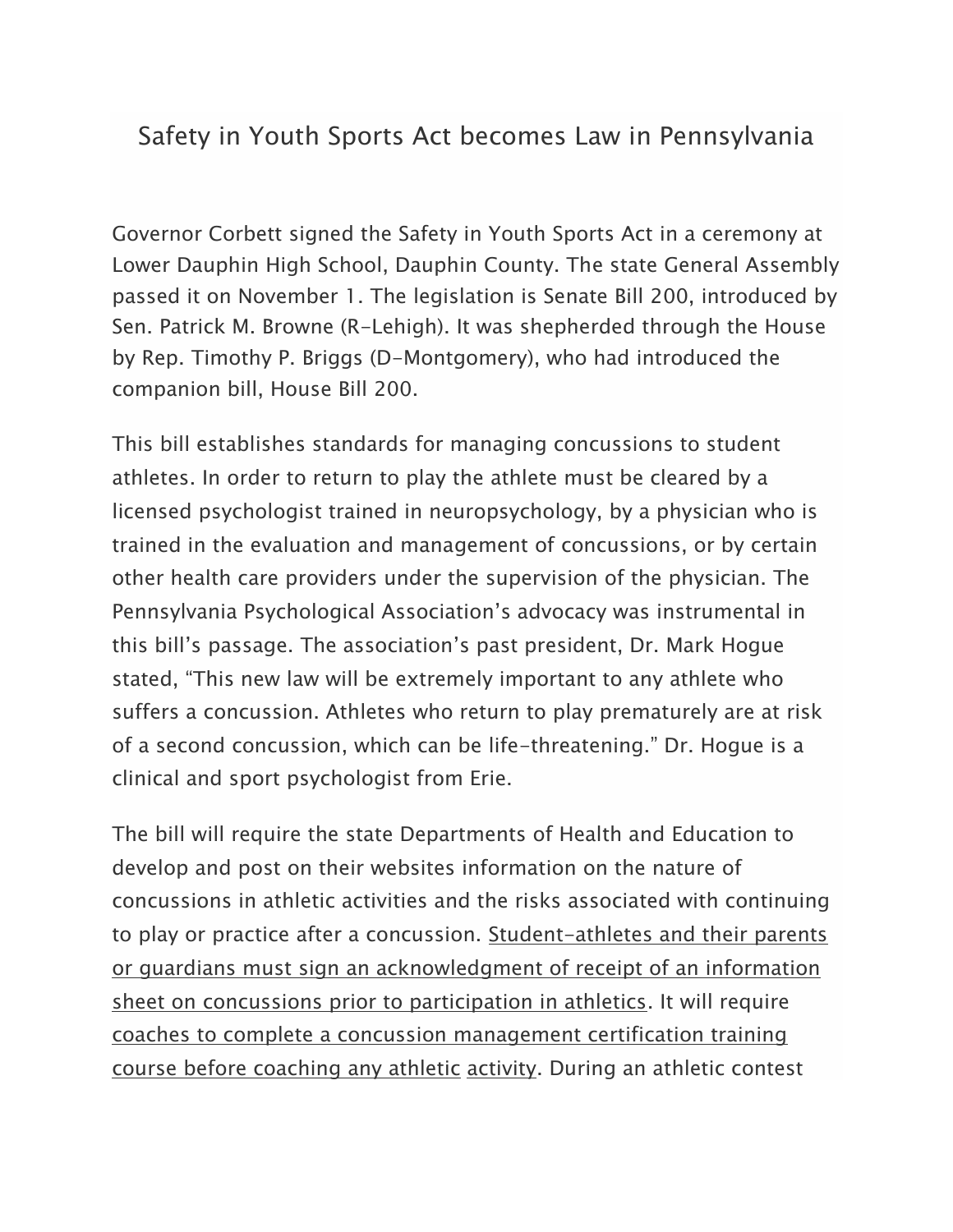coaches will be required to remove athletes from competition if they exhibit signs of a concussion.

The legislation will become effective on July 1, 2012, in time for the next school year. It does not pertain to private schools, but only to public schools. It covers interscholastic athletics as well as other sports associated with a school entity, and includes cheerleading, practices, and scrimmages.

# Information for 2012-2013

The State law in Pennsylvania regarding concussions states that any athlete exhibiting the signs and symptoms of a concussion or a traumatic brain injury must be removed from the game or practice and must be evaluated by the appropriate medical professional before returning to play.

A coach or parent may not return an athlete to play following a concussion, a written release from the above list of appropriate medical professional must be obtained.

Mandatory education is important for all athletes, parents and coaches regarding the signs and symptoms of a concussion or traumatic brain injury. The Center for Disease Control and Prevention (CDC) is an excellent resource for Concussion in Sport and Injury Prevention and control. Information is available from the following sites:

\* [Injury Prevention & Control: Traumatic Brain Injury](http://www.cdc.gov/concussion/sports/index.html)

\* [Concussionwise SPORT for Parents](http://concussionwise.com/pennsylvania)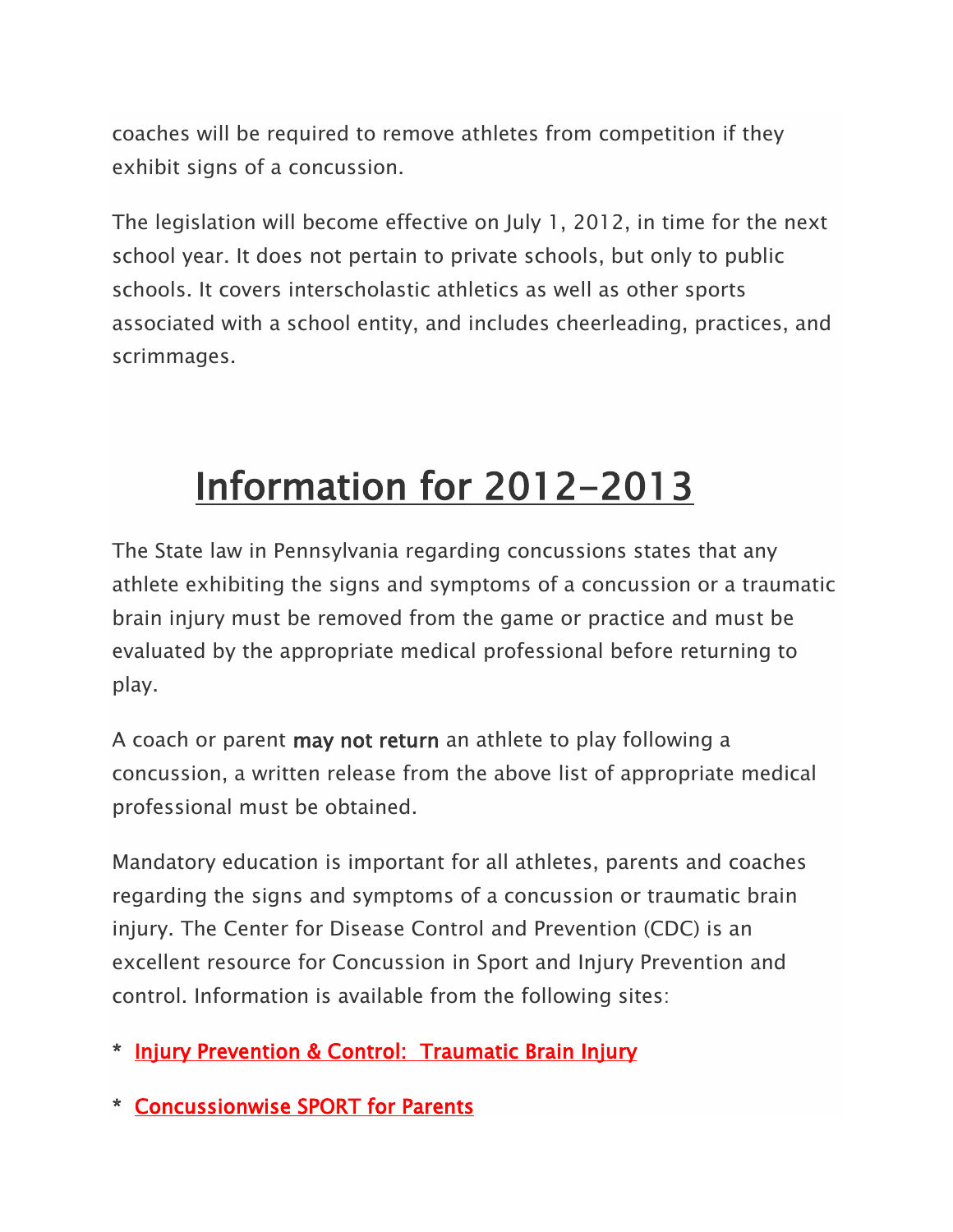# 2. Student-athletes and their parents or guardians must sign an acknowledgement of receipt of an information sheet on concussions prior to participation in athletics,

The newly revised PIAA Comprehensive Initial Pre-participation Physical Evaluation Form (CIPPE) is available online to view and print.

Page 3 contains the requirement that parents acknowledge the risk of concussion and traumatic brain injury in sport and sign accordingly.

# 3. Coaches Concussion Management Certification Required

All coaches of interscholastic athletic teams, other coaches of sports associated with Laurel Highlands School District, and cheerleading sponsors will be required to take the online certification course sponsored by the NFHS.

For all coaches for the 2012-2013 school year, the course needs to be completed after July 1, 2012 and prior to the Official start of their respective season. The certificate of completion should be given to the athletic office to be kept on file before the first day of the official start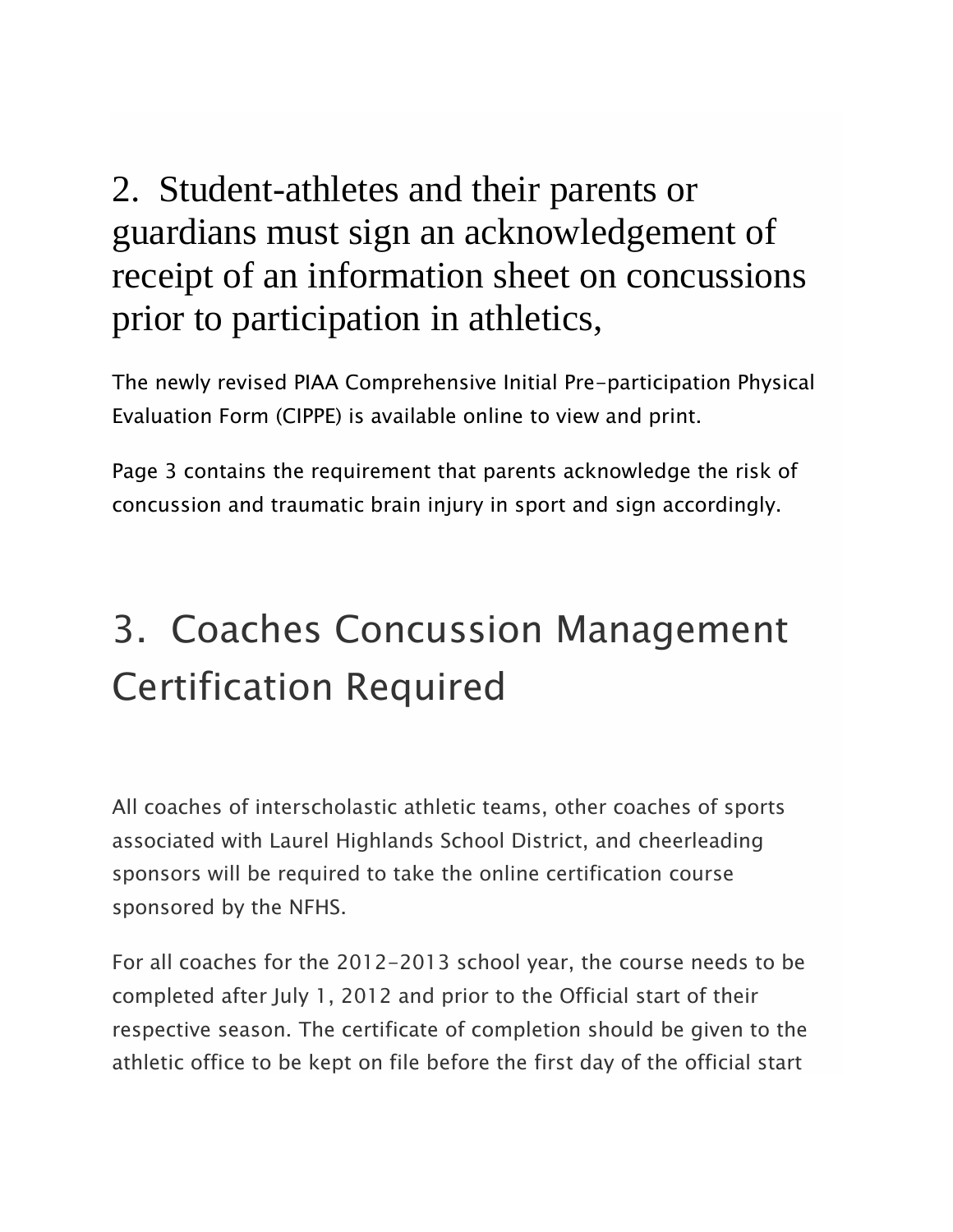date of a season. Any coach or sponsor not completing the course and having the certificate on file will *not* be permitted to coach.

Coaches hired after the start of the season will be obligated to complete the course, and have it on file prior to their start date of that respective season.

The certification is good for only one year, and must be taken again the following year after July 1, 2012.

The NFHS online course, "Concussion in Sports – What You Need to Know". It is a complimentary online course designed to familiarize those associated with interscholastic athletics on the signs, symptoms, and treatment related to concussion in sports. The only requirement is a quick and easy registration at [www.nfhslearn.com.](http://www.nfhslearn.com/)

#### Return to Play

Laurel Highlands uses a 5 Step Return to play protocol that will be implemented for all Laurel Highlands athletes that suffer a concussion. Graduated return to play is used to safely return an athlete to participation and will be administered by the Licensed Athletic Trainers at Laurel Highlands (under the direction of a Licensed Physician). The return to play protocol will begin once that athlete is symptom free and returned to baseline level (if available). It is designed to increase the exertional activity under the supervision of the licensed athletic trainer. Each step must be completed while symptom free before return to play is considered.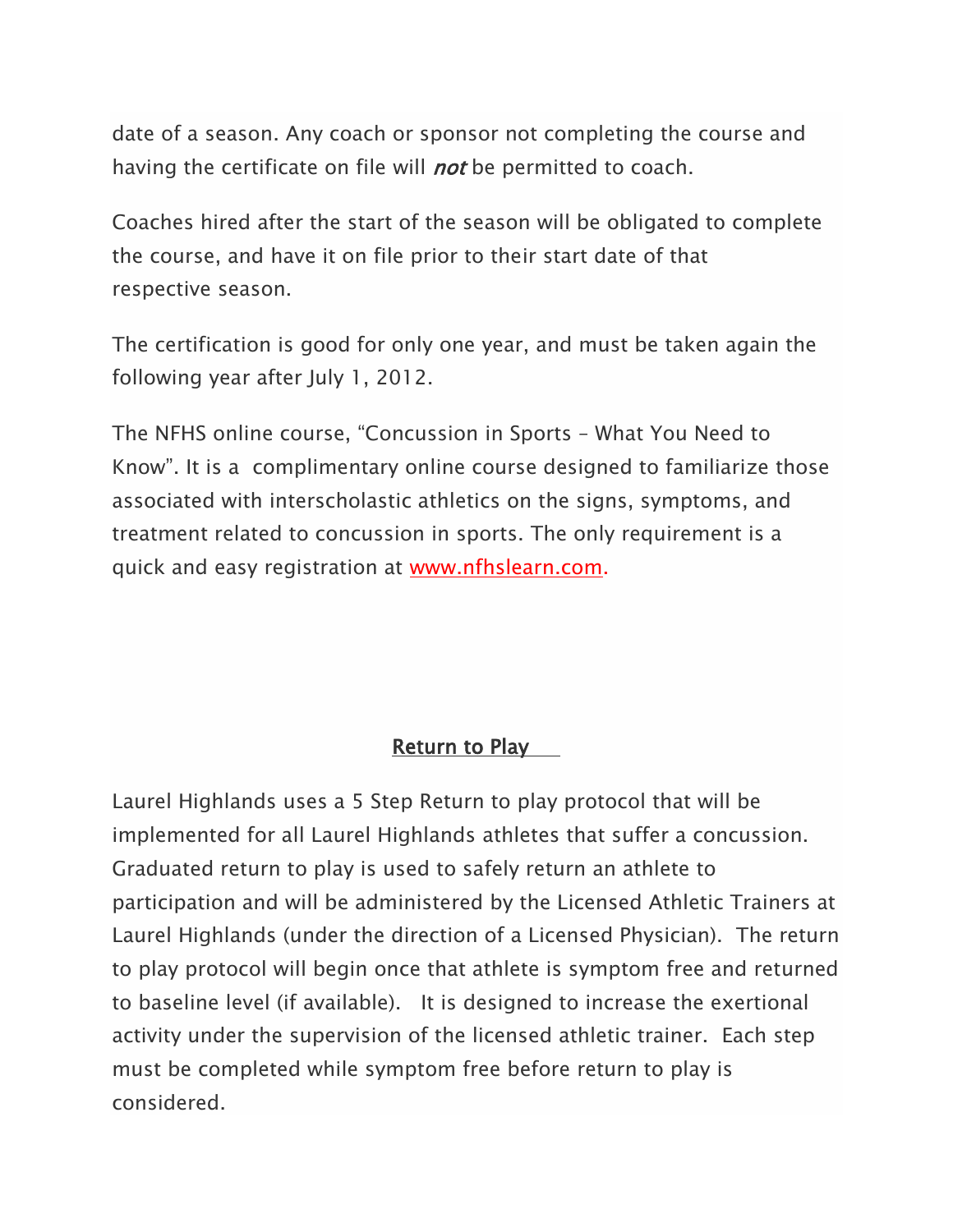If a concussion occurs out of season, either the PIAA physical form or the section 6/7 forms from the PIAA physical form must be completed to reflect clearance to return to play.

### An athlete may not return to athletic participation until:

- Symptom free
- Cleared by licensed physician
- Return to baseline testing score if available
- Successfully complete the 5 step return to play protocol with the LH athletic trainers

### Baseline Testing Information

Impact baseline testing is not mandatory and is not required to participate in a sport at The Laurel Highlands School District. It is only one tool available to determine return to play following a concussion. A licensed physician will take many factors into consideration when returning an athlete to play following a concussion.

Impact baseline testing is available to all athletes through the Laurel Highlands Athletic Department (Impact baseline testing are administered by the Laurel Highlands athletic trainer).

## Signs and Symptoms of a Concussion

- Loss of Consciousness
- Clear fluid from nose/ears
- Numbness/Paralysis
- Severe Headache/Deep Throbbing
- **Dizziness**
- Confusion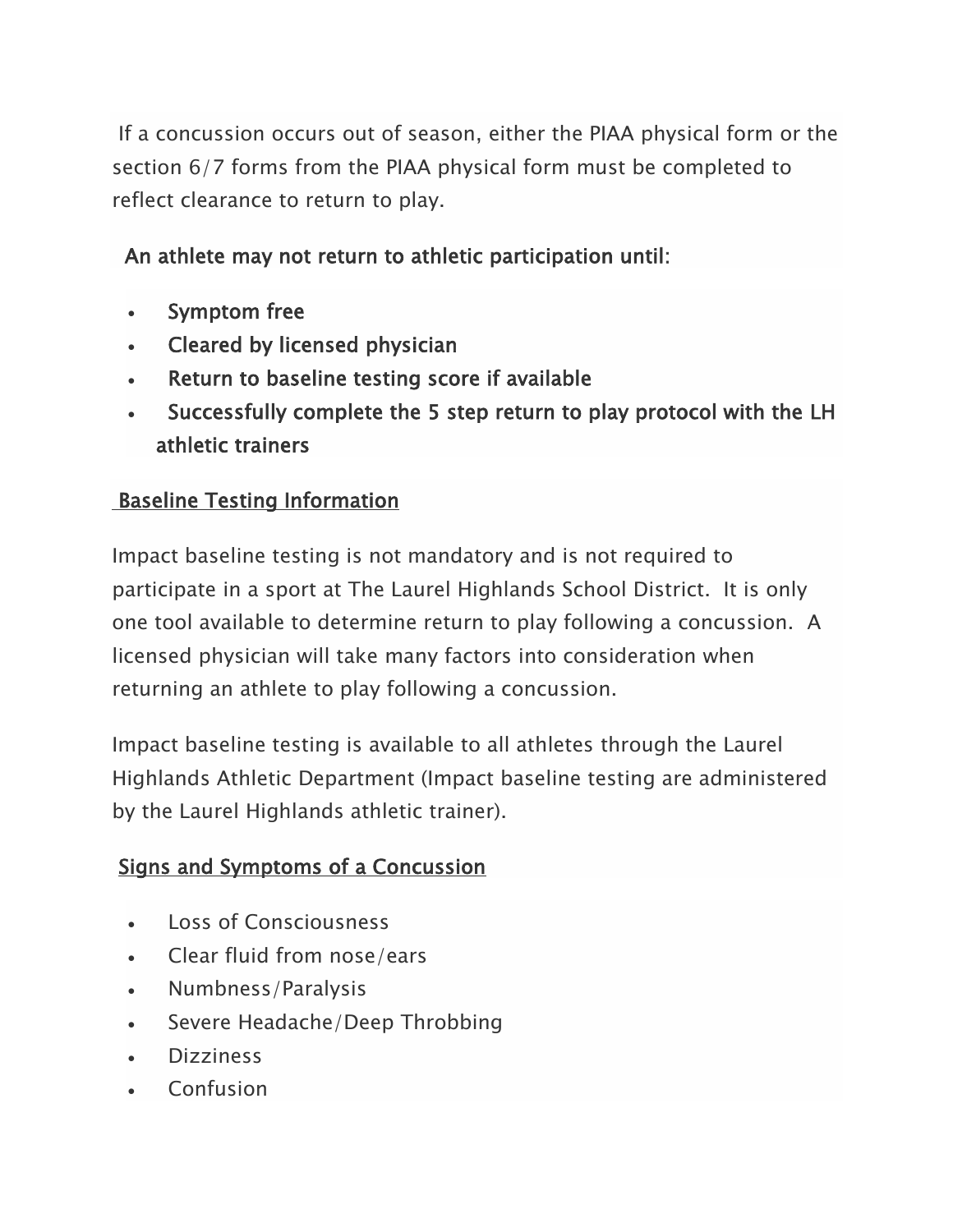- Loss of Coordination
- Ringing in the ears
- Blurred/Double Vision
- Unequal Pupil Size
- No Pupil Reaction to Light
- Nausea/Vomiting
- Slurred Speech
- Convulsions/Tremors
- Sleepiness/Grogginess
- Behavior/Personality Changes
- Inability to remember events prior to injury
- Inability to remember events after the injury
- Sensitivity to Light/Noise

It is important to report all injuries to the certified athletic trainer, coach, or school nurse. An athlete with any of the previously listed signs or symptoms should be removed from practice and evaluated by the certified athletic trainer and/or team physician as needed. The athlete should not be given any medication within the first 24 hours, unless directed by a physician. The athlete should also be awakened every two hours throughout the night to monitor their symptoms, as well as, problem solving and critical thinking skills. If the athlete's symptoms are altered, then he/she should be taken to the hospital to be evaluated by a doctor.

The athlete should not return to practice or conditioning until all symptoms have resolved and he/she has been cleared by a medical professional. Athletes who return to their sport, with symptoms of a concussion still present, are at a much greater risk of a second